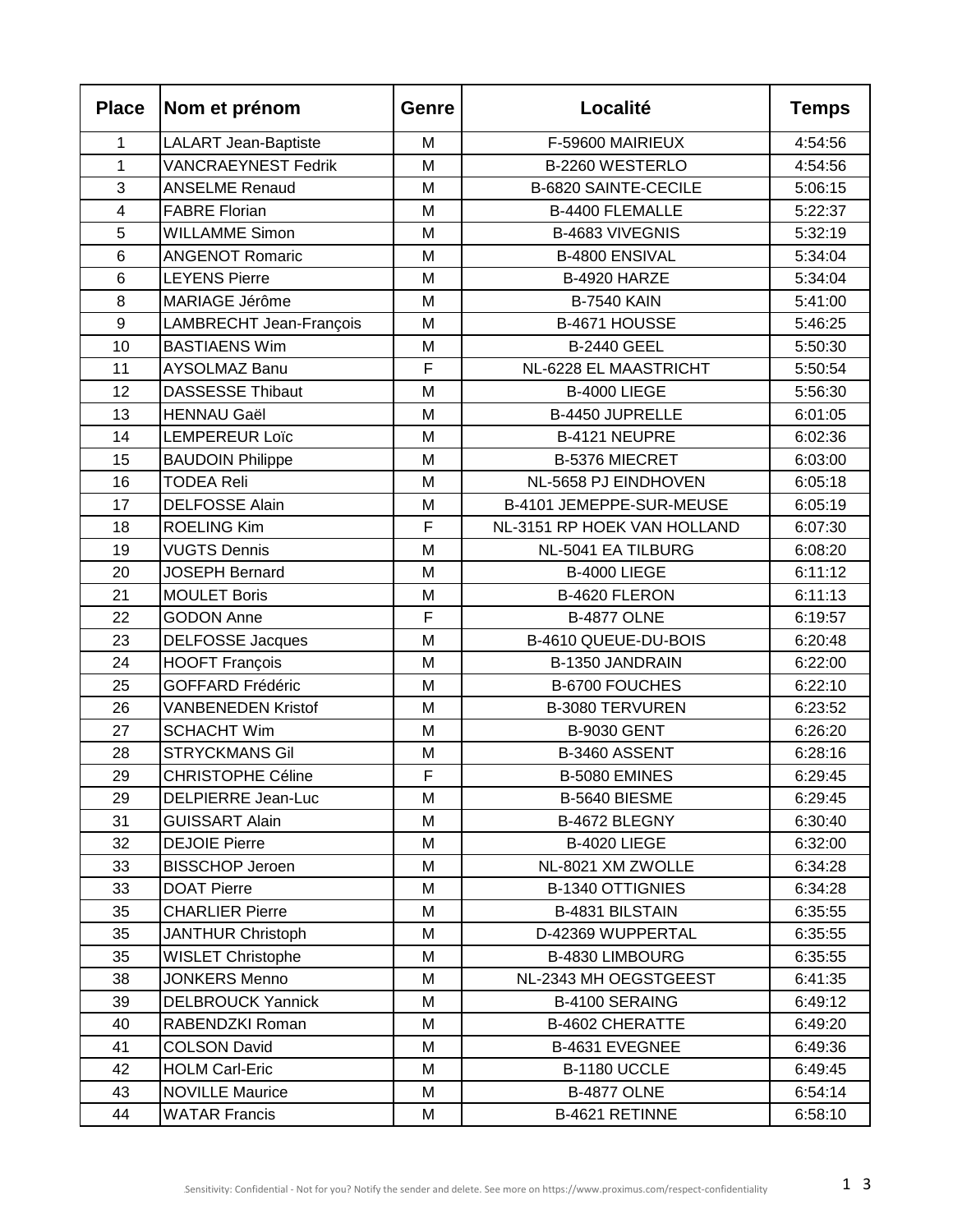| 45 | <b>BERTRAND Valéry</b>        | M  | <b>B-4980 TROIS-PONTS</b>   | 7:05:00 |
|----|-------------------------------|----|-----------------------------|---------|
| 46 | MODRZEJEWSKI Stéphane         | M  | F-62120 AIRE-SUR-LA-LYS     | 7:05:01 |
| 47 | <b>RAUSIN Brice</b>           | M  | B-4831 BILSTAIN             | 7:16:00 |
| 47 | <b>POPULAIRE Thierry</b>      | M  | <b>B-1350 MARILLES</b>      | 7:16:00 |
| 49 | LE TAT Thuc                   | M  | B-1160 AUDERGHEM            | 7:16:50 |
| 50 | <b>WANTE Guillaume</b>        | M  | F-62141 EVIN-MALMAISON      | 7:21:33 |
| 51 | <b>STOKMANS Kris</b>          | M  | B-9470 DENDERLEEUW          | 7:21:55 |
| 52 | PASSCHIER Sébastien           | M  | B-8930 LAUWE                | 7:23:40 |
| 52 | <b>SAND Olivier</b>           | M  | F-59700 MARCQ-EN-BARŒUL     | 7:23:40 |
| 54 | <b>ROZET Denis</b>            | M  | <b>L-8389 GRASS</b>         | 7:23:55 |
| 55 | FREMAULT Benjamin             | M  | F-59700 MARCQ-EN-BARŒUL     | 7:24:00 |
| 56 | <b>BECKERS Vincent</b>        | M  | B-4672 SAINT-REMY           | 7:25:30 |
| 57 | POSTELMANS Jurgen             | M  | B-3560 LUMMEN               | 7:30:06 |
| 58 | <b>RICHTER Hendrik</b>        | M  | D-59269 BECKUM              | 7:32:00 |
| 59 | GIACCHETTA Stéphane           | M  | <b>B-4530 FIZE-FONTAINE</b> | 7:37:10 |
| 60 | <b>AERTS Laurent</b>          | M  | B-4020 JUPILLE              | 7:43:00 |
| 60 | <b>HERMANT Philippe</b>       | M  | B-5150 FLOREFFE             | 7:43:00 |
| 60 | <b>RAUSIN Gauthier</b>        | M  | B-4623 MAGNEE               | 7:43:00 |
| 63 | LEFEBVRE Julien               | M  | <b>F-59170 CROIX</b>        | 7:45:00 |
| 63 | <b>THUMEREL Benoit</b>        | M  | F-59139 WATTIGNIES          | 7:45:00 |
| 65 | <b>BEVERNAEGIE Chris</b>      | M  | <b>B-7604 BRASMENIL</b>     | 7:48:00 |
| 65 | LOUVIAUX Cindy                | F  | <b>B-4860 PEPINSTER</b>     | 7:48:00 |
| 65 | <b>SEITZ Notger</b>           | M  | D-55296 GAU-BISCHOFSHEIM    | 7:48:00 |
| 68 | <b>TUERLINGS Jorrit</b>       | M  | NL-5011 EM TILBURG          | 7:49:00 |
| 69 | DESADELEER Jean-François      | M  | B-4682 HOUTAIN-SAINT-SIMEON | 8:00:00 |
| 69 | <b>SPITS Andy</b>             | M  | B-4653 BOLLAND              | 8:00:00 |
| 71 | <b>RAUSIN Bernard</b>         | M  | B-4831 BILSTAIN             | 8:06:00 |
| 72 | <b>THEEUWEN Roland</b>        | M  | NL-3151 RP HOEK VAN HOLLAND | 8:18:00 |
| 73 | LECLERCQ Benjamin             | M  | B-4100 SERAING              | 8:29:00 |
| 73 | <b>PENAY Thierry</b>          | M  | B-4801 STEMBERT             | 8:29:00 |
| 73 | <b>BROUET Joelle</b>          | F  | <b>B-4910 THEUX</b>         | 8:29:00 |
| 73 | <b>OLLEVIER Mario</b>         | M  | <b>B-3945 HAM</b>           | 8:29:00 |
| 77 | <b>GRZESINSKI Bernard</b>     | M  | <b>B-4400 FLEMALLE</b>      | 8:49:00 |
| 78 | <b>VRIENDS Bram</b>           | Μ  | NL-4891 VH RIJSBERGEN       | 8:49:00 |
| 79 | <b>COLS Diana</b>             | F. | NL-6135 HN SITTARD          | 8:54:00 |
| 79 | <b>LAMBERT-PACHEN Chantal</b> | F  | NL-6245 AV EIJSDEN          | 8:54:00 |
| 81 | <b>FRANCK Alexandre</b>       | M  | B-1653 DWORP                | 8:56:00 |
| 82 | <b>PIRLOT Bernard</b>         | M  | <b>B-4800 VERVIERS</b>      | 8:58:00 |
| 83 | <b>CALDERS Rudy</b>           | M  | B-3200 AARSCHOT             | 8:59:00 |
| 84 | <b>AMOND Laurent</b>          | M  | <b>B-1457 WALHAIN</b>       | 9:11:00 |
| 84 | <b>MUNAUT Adeline</b>         | F  | B-5310 EGHEZEE              | 9:11:00 |
| 84 | <b>POTIER Dominique</b>       | M  | B-4140 ROUVREUX             | 9:11:00 |
| 84 | <b>RESTEIGNE Ann</b>          | F  | B-5310 SAINT-GERMAIN        | 9:11:00 |
| 88 | ĀBOLINŠ Didzis                | M  | L-3358 LEUDELANGE           | 9:16:00 |
| 88 | <b>BERZINS Maris</b>          | М  | <b>B-3080 TERVUREN</b>      | 9:16:00 |
| 88 | <b>NOVIKS-GRASIS Aivars</b>   | Μ  | B-3500 HASSELT              | 9:16:00 |
| 91 | <b>GOOSSENS Annick</b>        | F  | B-7850 ENGHIEN              | 9:17:00 |